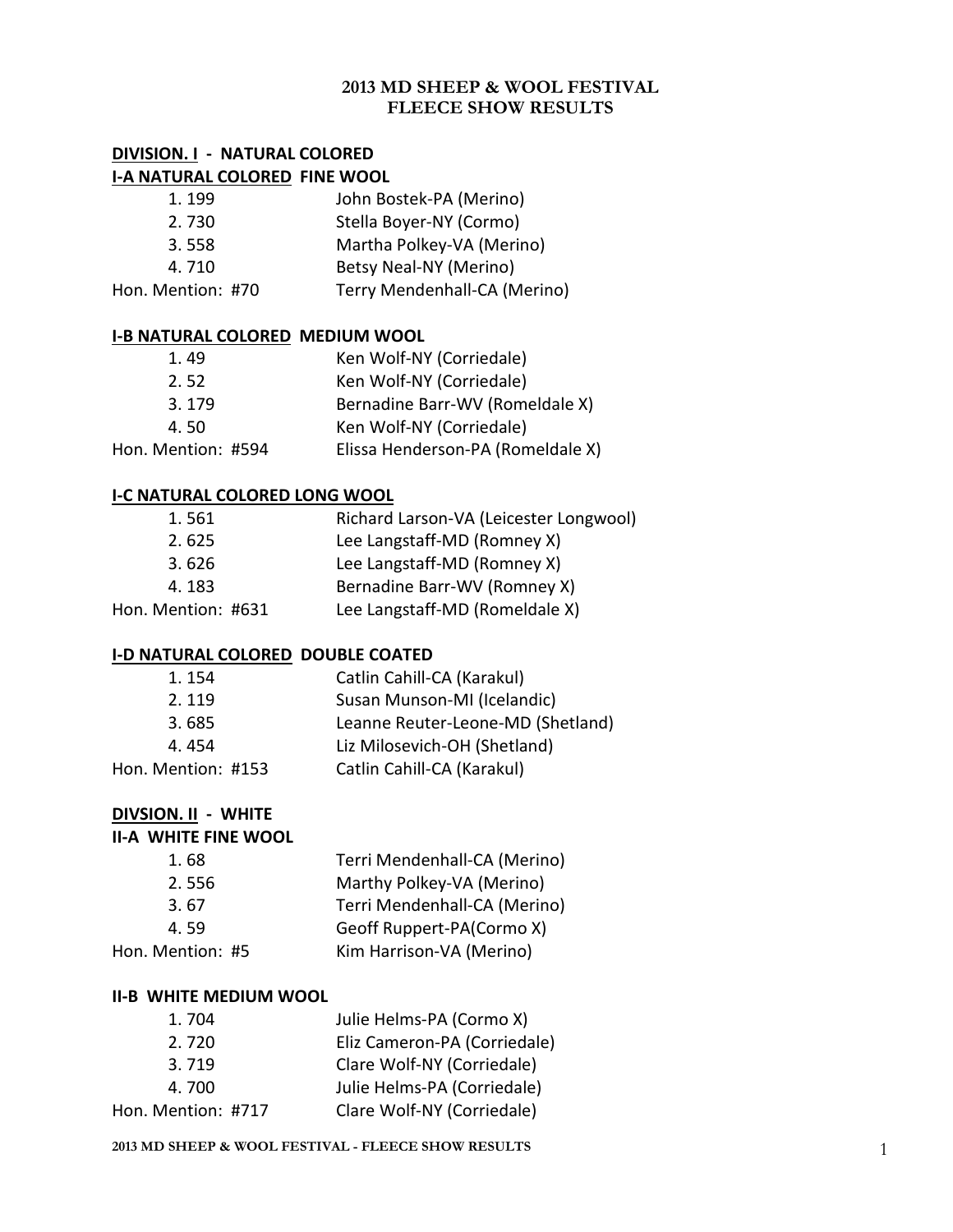### **II-C WHITE LONG WOOL**

| 1.61               | Geoff Ruppert-PA (Corriedale)        |
|--------------------|--------------------------------------|
| 2.60               | Geoff Ruppert-PA (Corriedale)        |
| 3.168              | Sara Burbage-MD (Border Leicester X) |
| 4.177              | Harry Barr-WV (Romney X)             |
| Hon. Mention: #612 | William Langstaff-MD (Romney X)      |

## **II-D WHITE DOUBLE COATED**

| 1.157 | Catlin Cahill-CA (Karakul)           |
|-------|--------------------------------------|
| 2.156 | Catlin Cahill-CA (Karakul)           |
| 3.756 | Laura Johnstone-Wilson-MD (Shetland) |
| 4.758 | Laura Johnstone-Wilson-MD (Shetland) |

#### **DIVISION III -BREED CLASSES**

| <b>Blue-Faced Leicester</b> |                              |
|-----------------------------|------------------------------|
| 1.36                        | Margie Smith-PA              |
| <b>Border Leicester</b>     |                              |
| 1.86                        | <b>Christine Hamilton-MD</b> |
| 2.85                        | <b>Christine Hamilton-MD</b> |
| Columbia                    |                              |
| No entries                  |                              |
| <b>Coopworth</b>            |                              |
| 1.569                       | Pam Child-ME                 |
| 2.570                       | Pam Child-ME                 |
| Cormo                       |                              |
| 1.209                       | Kate Bostek-PA               |
| 2.209                       | Kate Bostek-PA               |
| <b>Corriedale</b>           |                              |
| 1.698                       | Julie Helms-PA               |
| 2.768                       | Rebecca Payne-MD             |
| Cotswold                    |                              |
| 1.390                       | <b>Christine Crossman-NY</b> |
| 2.395                       | <b>Christine Crossman-NY</b> |
| <b>Gotland</b>              |                              |
| 1.326                       | <b>Shelly Nussbaum-NJ</b>    |
| 2.609                       | Martin Dally-OR              |
| Icelandic                   |                              |
| 2.464                       | Kenny Grimes-OH              |
| <u>Jacob</u>                |                              |
| 1.336                       | <b>Bridget Brown-VA</b>      |
| 2.508                       | JoAnn Laughlin-NJ            |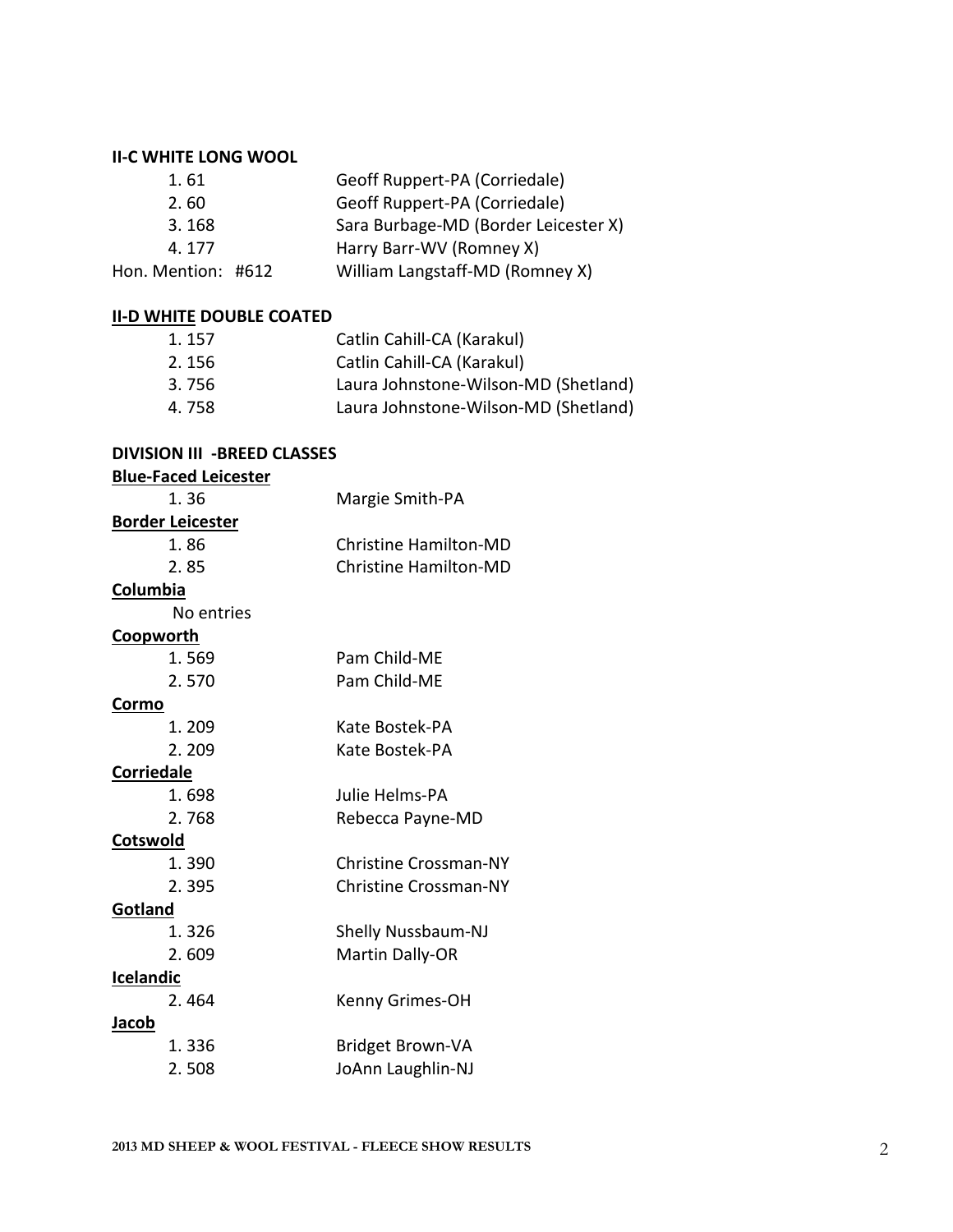| <b>KaraKul</b>     |                            |
|--------------------|----------------------------|
| 1.158              | Catlin Cahill-CA           |
| 2.159              | Catlin Cahill-CA           |
| Leicester Longwool |                            |
| 1.214              | Carol McConaughy-MD        |
| 2.565              | <b>Richard Larson-VA</b>   |
| <b>Lincoln</b>     |                            |
| 1.240              | Jan Wright-MD              |
| 2.414              | <b>Travis Coggins-NC</b>   |
| <u>Merino</u>      |                            |
| 1.64               | <b>Terry Mendenhall-CA</b> |
| 2.674              | Mark Leone-MD              |
| Rambouillet        |                            |
| 1.404              | Simmons/Ham-NY             |
| Romeldale/CVM      |                            |
| 1.402              | Nancy Zeller-NH            |
| 2.124              | Isabela Castaneda-MD       |
| Romney             |                            |
| 1.590              | Flissa Henderson-PA        |
| 2.530              | Alexandra Rodgers-NJ       |
| <b>Shetland</b>    |                            |
| 1.194              | Laura Johnstone-Wilson-MD  |
| 2.452              | Liz Milosevich-OH          |
| <b>Targhee</b>     |                            |

No entries